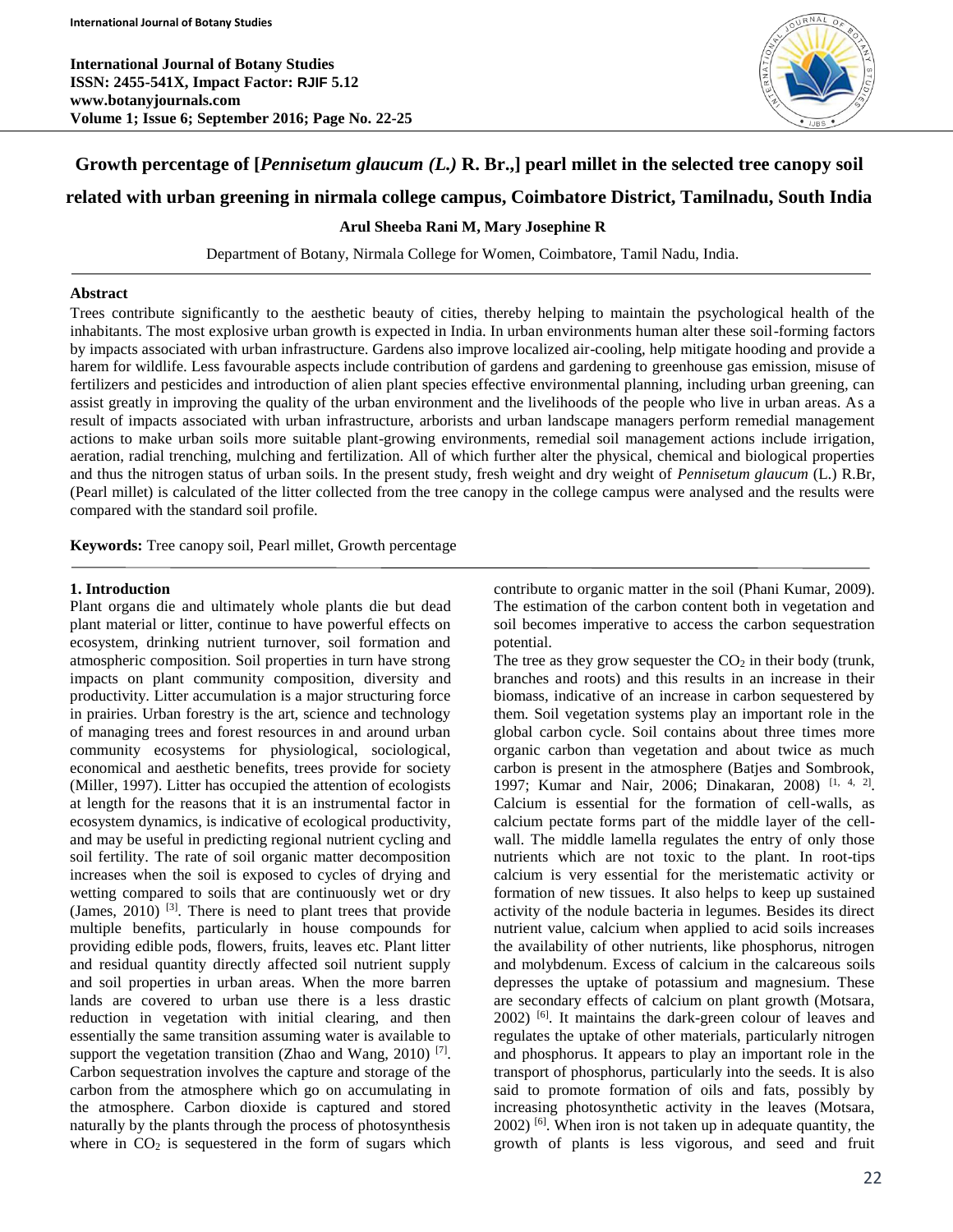development suffer as a consequence of decreased photosynthetic activity in the leaves. Too much liming results in iron deficiency and results in chlorosis and leaves turn white and eventual leaf loss (Motsara, 2002)<sup>[6]</sup>.

## **2. Materials and Methods**

#### **2.1 Study Area**

Coimbatore is the city in Tamil Nadu, South India. It is the second largest city and urban agglomeration in the Indian state of Tamil Nadu after Chennai. It is the capital city in

Kongu nadu region and is often been referred to as the Manchester of south India. The city is located on the banks of the Noyyal River surrounded by the Western Ghats and is administered by the Coimbatore Municipal. Nirmala college academic campus is located in the southern parts of the Western Ghats. The total area of college campus is 20 acre. The temperature during both summer and winter varies between 28º c to 34º c. Soil in this area is red loamy soil which is more fertile than sandy soil. Its porosity allows high moisture retention and air circulation



## **2.2 Collection of tree canopy soil samples**

For the present study five different trees of different genera were selected in the college campus to find out the parameters of tree canopy soil. The tree canopy soil samples were collected during the year, 2013. Soil with litter formation and ground vegetation from the corners and centre of the selected samples of *Butea monosperma*, (*Lamk.) Taub., Jacaranda mimosifolia, D. Don., Cassia fistula*, *Linn., Albizzia lebbeck (L), Benth., and Peltophorum pterocarpum (DC.)k. Heyne*., were collected separately in sterile bags. Barren land soil is taken from the same campus was kept as control. Soil was taken from the depth of 0-



**Fig 3:** Sample 1 *Butea monosperma, (Lamk.) Taub.,* **Fig 4:** Sample 2, *Jacaranda mimosifolia, D. Don.,*

**Fig 1:** Study Area **Fig 2:** Location Map

50cm. Soil samples were packed in sterile bags and processed within 2 days in the laboratory.

## **2.3 Percentage of the selected tree canopy soil**

The experimental trays were filled with one third of the canopy soil of selected samples in each tray. Seeds of *Pennisetum glaucam (L.) R.Br.,* (Pearl millet) were collected from the Agricultural University, Coimbatore, Tamil Nadu. Seeds were sterilized with 0.1 % of mercuric chloride and soaked in water for 24 hours. Four replicates of 100 seeds were sowed from each selected samples. The growths of the plants were noted from  $3<sup>rd</sup>$  day to 15 days.

Growth percentage  $=$  Number of plantlets grown / Number of seeds sown\*100

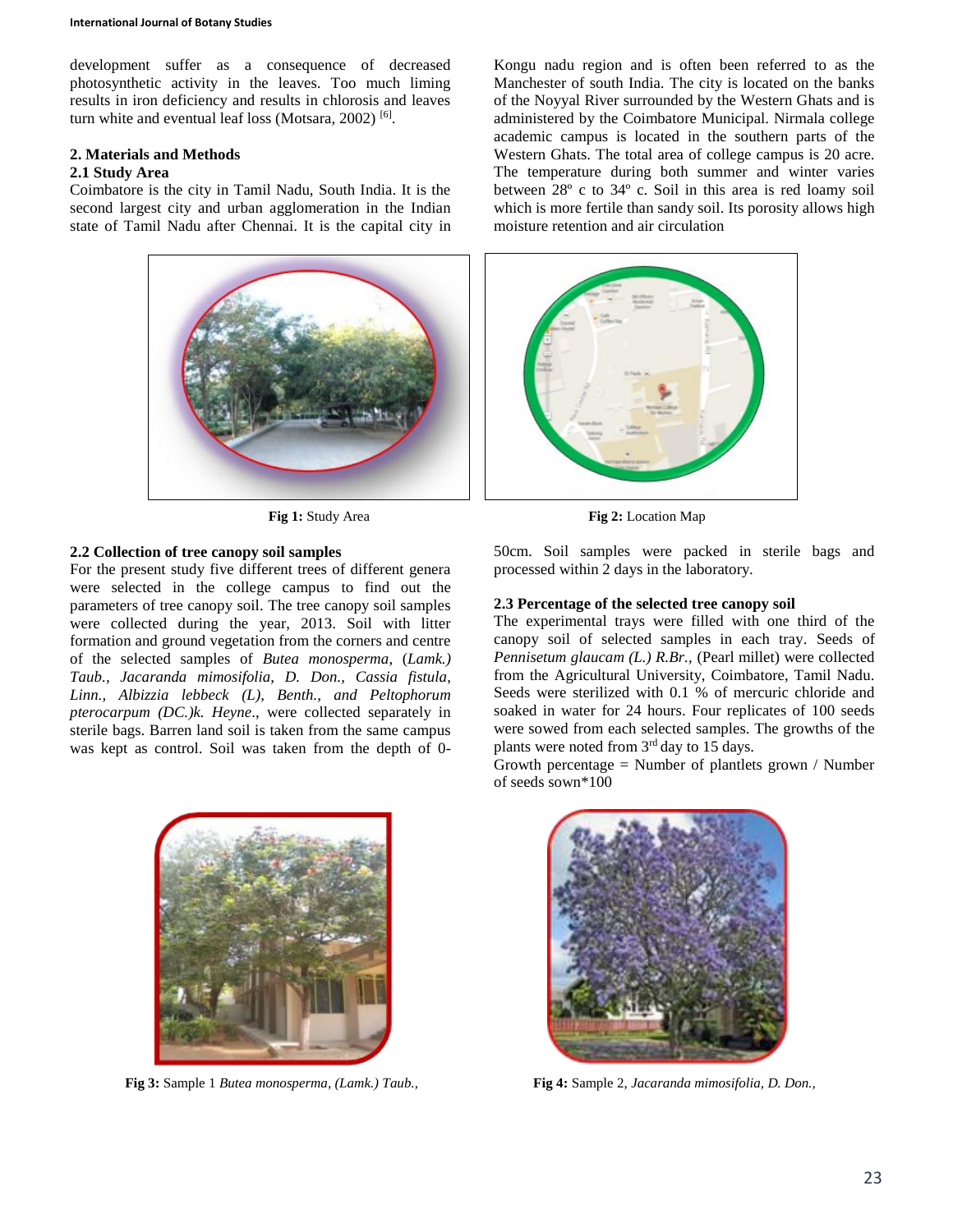



**Fig 6:** Sample 5, *Peltophorum pterocarpum, (DC.*) *k.Heyne.,*

## **3. Results and Discussion**

The percentage of Pearl millet grown in the selected tree canopy soil samples were represented in Table, Chart & Plates (8-13).



**Fig 5:** Sample 3, *Cassia fistula, Linn.,* **Fig 6:** Sample 4, *Albizzia lebbeck, (L,)Benth.,*

#### **3.1 Growth percentage of Pearl millet in the selected tree canopy soil**

The Growth percentage of Pearl millet in *Peltophorum pterocarpum (DC.) k, Heyne.,* was 97.37 and it was the highest when compared to the other samples, and the lowest is *Albizzia lebbeck* 92.86. In *Butea monosperma* the percentage of growth was 95.45, *Jacaranda mimosifolia*  94.12 and in *Cassia fistula* 94.12. In all the selected tree samples, *Peltophorum pterocarpum (DC.) k, Heyne.,*, and *Albizia lebbeck* can be considered as best suitable trees for urban greening.

| <b>Table 1:</b> Growth percentage of Pearl millet in the selected tree |
|------------------------------------------------------------------------|
| canopy soil                                                            |

| S. No | <b>Sample</b>           | Percentage |
|-------|-------------------------|------------|
|       | Control                 | 87.5       |
|       | Butea monosperma        | 95.45      |
|       | Jacaranda mimosifolia   | 94.12      |
| 3     | Cassia fistula          | 94.12      |
|       | Albizzia lebbeck        | 92.86      |
|       | Peltophorum pterocarpum | 97.37      |



**Fig 8:** Growth percentage of Pearl millet in the selected tree canopy soil